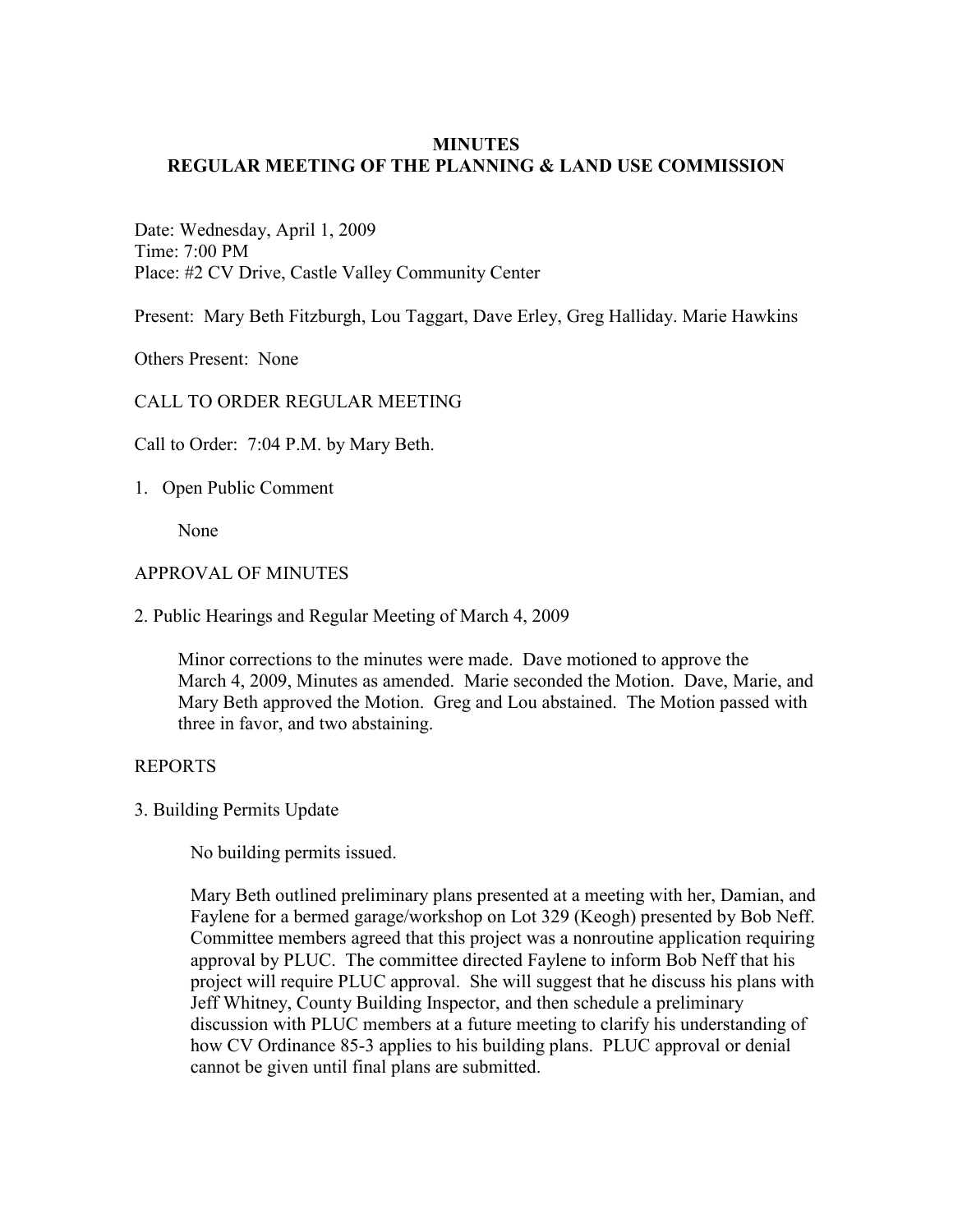#### NEW BUSINESS

### 4. Discussion regarding time line for draft agenda and minutes

Committee members discussed the timeline for communication from the PLUC Clerk regarding meeting agendas and draft minutes. It was agreed that Faylene would email a draft agenda to members on the Tuesday of the week prior to the next PLUC meeting. Members will respond to Faylene by midnight the following Friday with any additions or corrections to the agenda or to the draft minutes from the previous meeting. Agenda items can be added by notifying Mary Beth or Faylene. Faylene will email the final agenda to members and post the meeting agenda on the Tuesday immediately preceding the Wednesday meeting. Draft minutes of the meeting will be emailed approximately one week after the PLUC meeting.

Committee members requested that the PLUC Clerk transfer approved documents to Item 12 in their binders. Members will file or dispose of documents as they wish. Final documents will be archived in the PLUC binder.

#### OLD BUSINESS

5. Discussion re: reviewing and amending town ordinances that limit the number of livestock which can be kept on five acres of land (tabled)

Left tabled.

6. Discussion and possible action re: amending Ordinance 85-3 regarding the prevention of second dwellings and definitions

 The Committee discussed changes to definitions of the following terms: *combined square footage, story, floor area, attic space, roof,* and *basement.* Changes included clarification that *floor area* is measured from exterior wall to exterior wall and includes unfinished spaces, stairwells, closets, and non-habitable space that has a ceiling height of five feet or more. Other changes define *roof* as "anything that covers a building or structure" and adds the following restriction to the definition of *basement*: "…provided that finished grade is no more than three feet above natural grade."

A Public Hearing on the change to the definition of *basement* will be held at the next PLUC meeting, scheduled for May 6, 2009.

Dave motioned to retable Item 6. Greg seconded the Motion. Greg, Dave, Lou, Marie, and Mary Beth approved the Motion. The Motion passed unanimously.